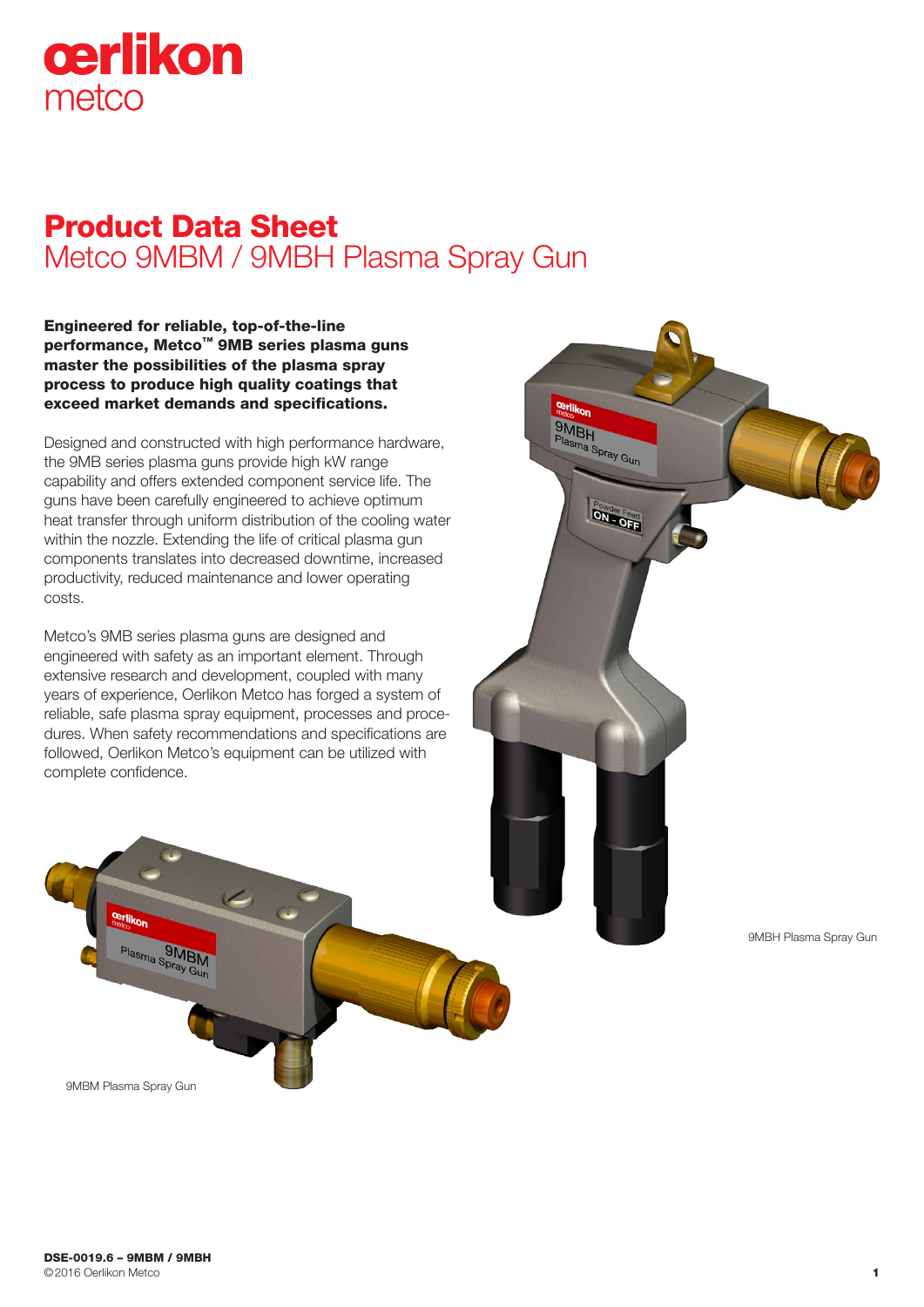### 1 General Description

The 9MB hardware was designed by Oerlikon Metco for versatile, safe and easy operation. When changing from one spray material or plasma gas to another, the switch-over is fast – nozzles and electrodes are plug-in/pullout assemblies.

Water-cooled cables are attached to the bottom of the manual handheld gun to improve balance and prevent interference in close-up spraying applications. Watercooled power cables for the gun have right– and left–- hand thread design, making it impossible to crossconnect them. Heavy plastic insulators are provided to protect the operator from electrical shock.

Metco's 9MB series plasma guns are available in two packaged variations:

- 9MBH Handheld Plasma Gun (Not CE conformant)
- 9MBM Machine-Mounted Plasma Gun-for automatic spraying; well-suited for integrated systems.

The handheld gun includes a switch for start and stop operation of the powder feeder unit. As a key safety feature, the handheld gun also includes an emergency stop switch, that allows the operator to quickly shut down the plasma system from the remote spraying position.

With the exception of the handheld gun switches, used for powder feeder and emergency stop, the automatic plasma control unit performs all operations. It ignites and shuts down the 9MB gun, monitors and controls the arc current, the gun cooling water, and the plasma gas flow, according to pre-set parameters.

The 9MB was designed to operate efficiently with power levels up to 80 kW, (80 V @ 1000 A) in continuous operation mode (100 % duty cycle). When operating with the Metco 9MC plasma control unit, gun voltage is measured directly at the 9MB gun for improved parameter accuracy.

The 9MB series plasma gun is capable of operating efficiently with a single primary gas of pure argon or nitrogen and with multi-gas parameters of argon, nitrogen, hydrogen and helium.

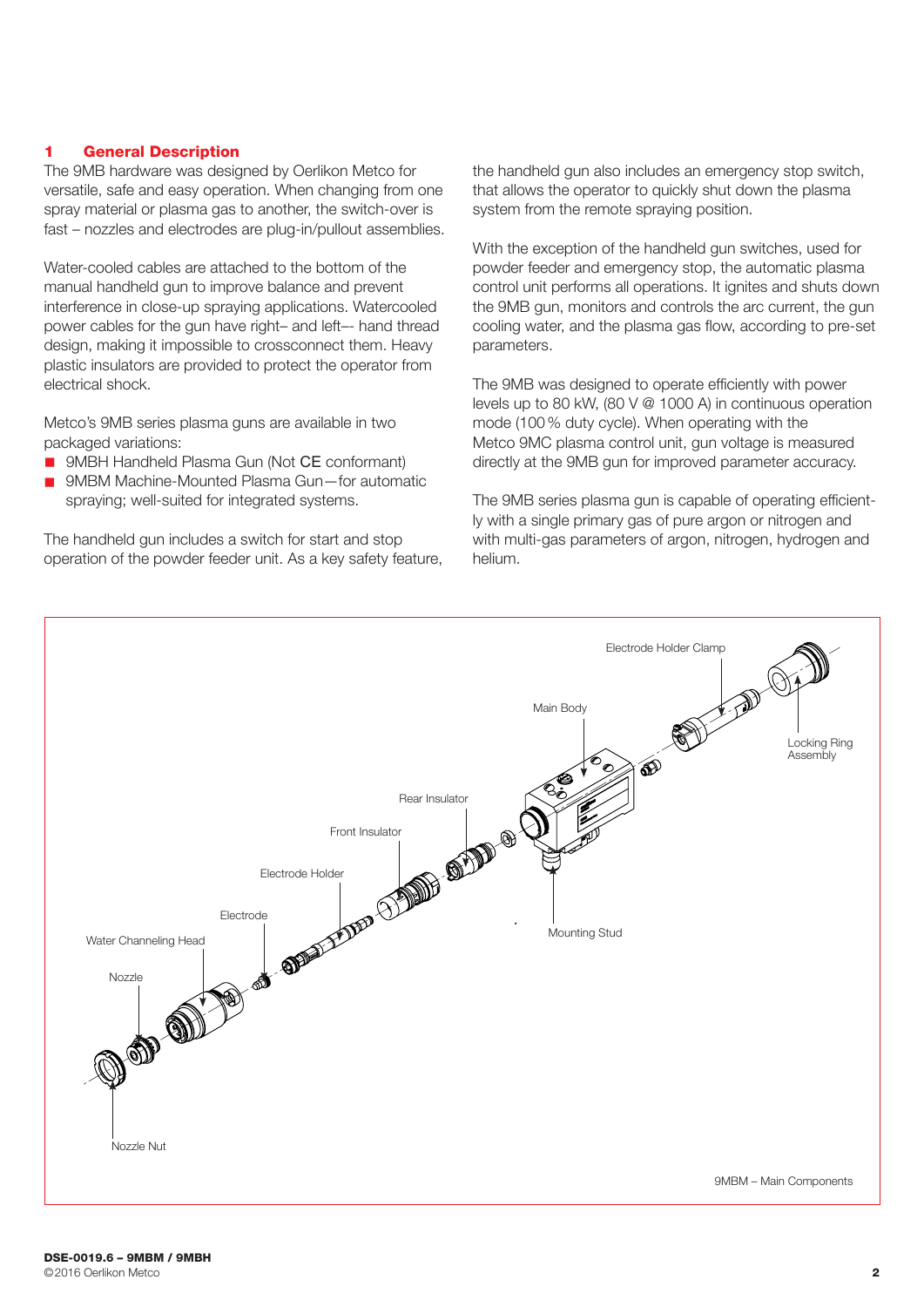## 2 Features and Benefits

- High power capability: optimum performance at levels up to 80 kW
- High heat output capabilities: plasma gas temperatures up to 16,000 ºC (28,880 ºF)
- High plasma gas velocity: in excess of 3,050 m/s (10,000 ft/s).
- Dual Gas Capability: operates with either argon or nitrogen as the primary plasma gas.
- $\blacksquare$  High Particle velocities: up to 610 m/s (2,000 ft/s)
- n Nozzles designed with Thin Annular Passage Cooling (TAP): precisely direct the cooling water for optimum heat transfer and even distribution within the hardware.
- $\blacksquare$  The design of the electrode allows for impinged water cooling to be directed into the critical tungsten tip area, resulting in improved electrode life.
- Long life gas insulators: fabricated from heatresistant ceramics, ensure durability and uniform gas flow at high power levels.
- Modular construction: permits the use of high performance hardware with both handheld and machine mount gun variations.

## 3 Accessories and Options

- A wide range of accessories and optional parts are available for the 9MB series plasma spray guns:
- n Gun Extension Modules

| <b>Type</b> | Length         | <b>Minimum Bore Diameter</b> |
|-------------|----------------|------------------------------|
| $7MT-2$     | 610 mm (24 in) | 75 mm (3 in)                 |
| 7MST-2      | 610 mm (24 in) | 51 mm $(2 \text{ in})$       |

- **n** Workpiece Cooling
- $\Box$  Quad powder port air jet assembly holds up to four powder ports and provides air jet cooling to workpiece.
- Machine Mounts for extensions
- Right–angle Cable Connections
- Hoses and Cables
- Mounting Stud
- **Tool Post**
- n Gun Hook/Suspension
- Cable Support

For a complete list of optional parts and spare parts please refer to the parts lists section of the reference manual.

- Adaptable with extensions: allows for internal diameter spraying (e.g., cylinder walls), or for spray applications in hard-to-reach areas.
- **n** Improved hardware accessibility: allows easy replacement and changeover of nozzles, electrodes and gas insulator assemblies.
- High power levels: extended nozzle and electrode life.
- Higher spray rates: shortens production time.
- Advanced technology: broadens range of capabilities.
- Ease of operation, maintenance, and installation: ideally suited for general purpose and advanced coating applications
- **n** Operates with: SCR-controlled power supply units
- **n** Historically proven nozzle design: offers economical replacement cost.
- $\blacksquare$  Fully operational with nitrogen as the primary fuel gas: economical operating parameters with high heat energy output.